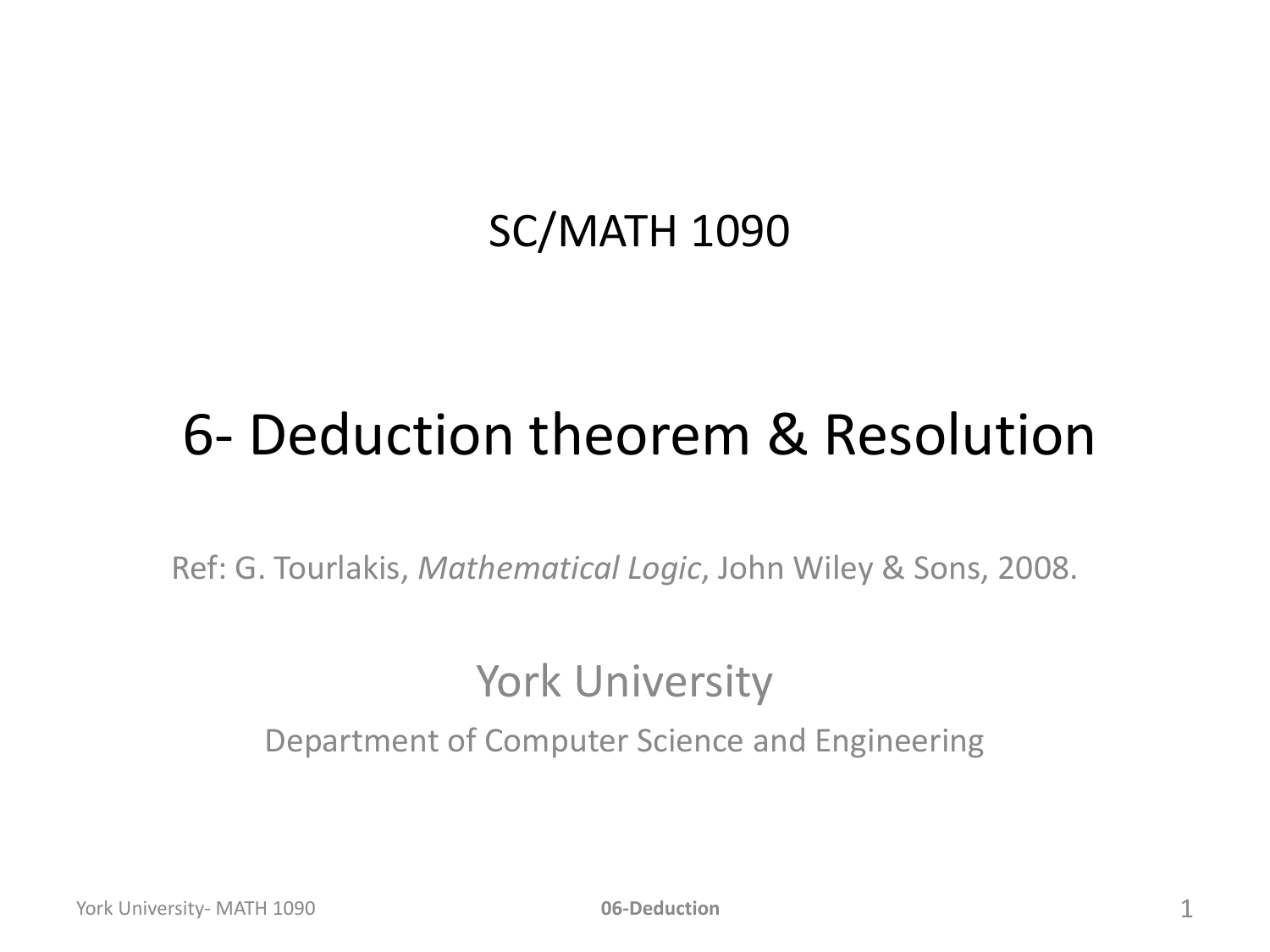### **Overview**

- Deduction Theorem
	- Proving a Lemma (by induction) to prove deduction theorem (by induction on the length of proof!)
	- Why is deduction theorem important?
- Resolution- Easy life!!!
	- Definitions
	- Procedure for resolution
	- Examples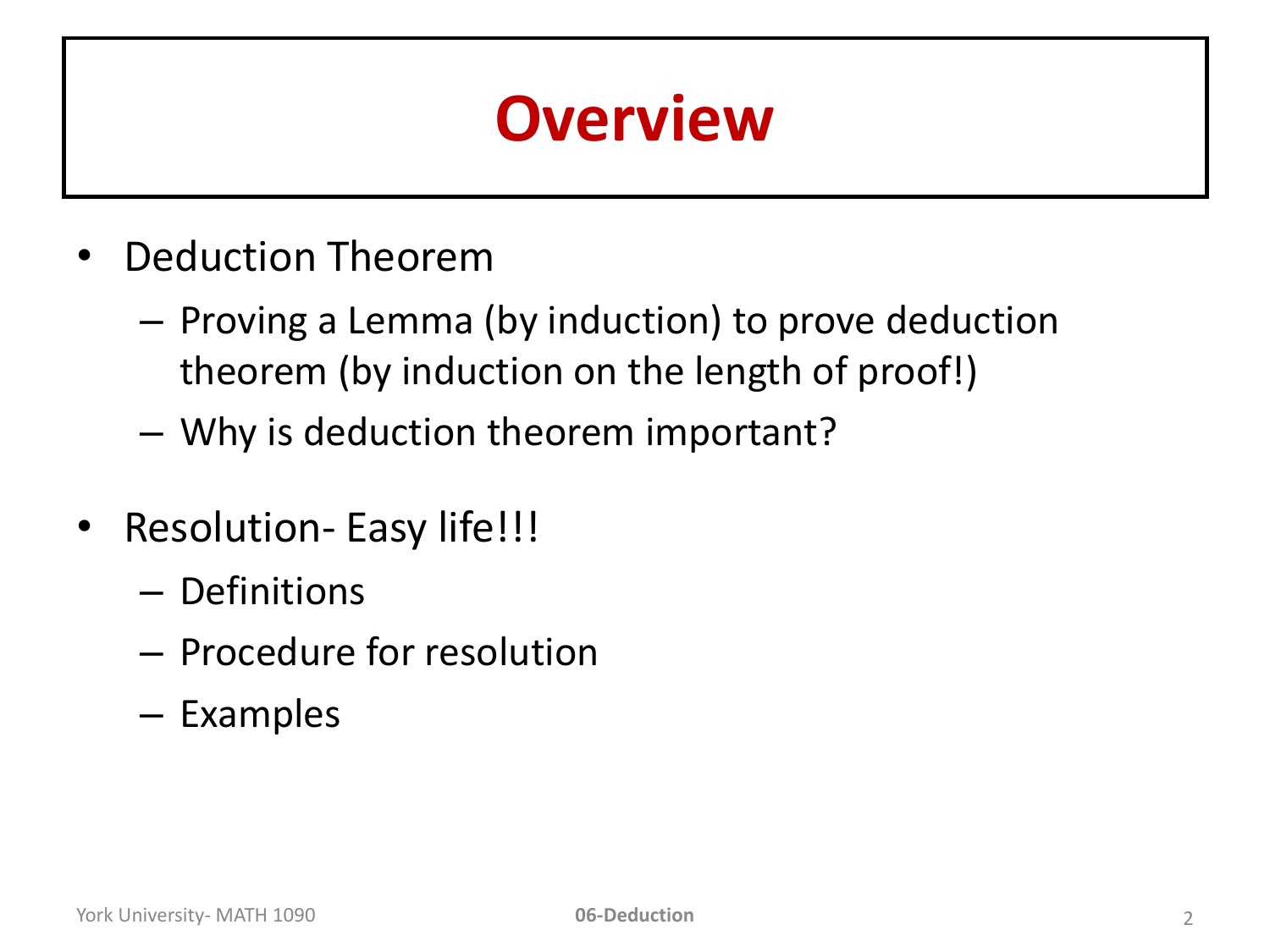### **The Deduction Theorem**

- **Lemma**.  $A \rightarrow (B \equiv C) \vdash A \rightarrow (D[p:=B] \equiv D[p:=C])$
- **Metatheorem. (Deduction Theorem)** If  $\Gamma \cup \{A\}$  ⊢B, then also  $\Gamma \vdash A \rightarrow B$ .
- **Corollary.**  $\Gamma$ +A  $\vdash$ B **iff**  $\Gamma$   $\vdash$ A  $\rightarrow$  B.
- Why is it so important?
	- Theory: All theorems are equivalent to absolute theorems.
	- *Logic users: when proving*  <sup>⊢</sup>*A B, instead prove +A*  <sup>⊢</sup>*B (which is usually easier)*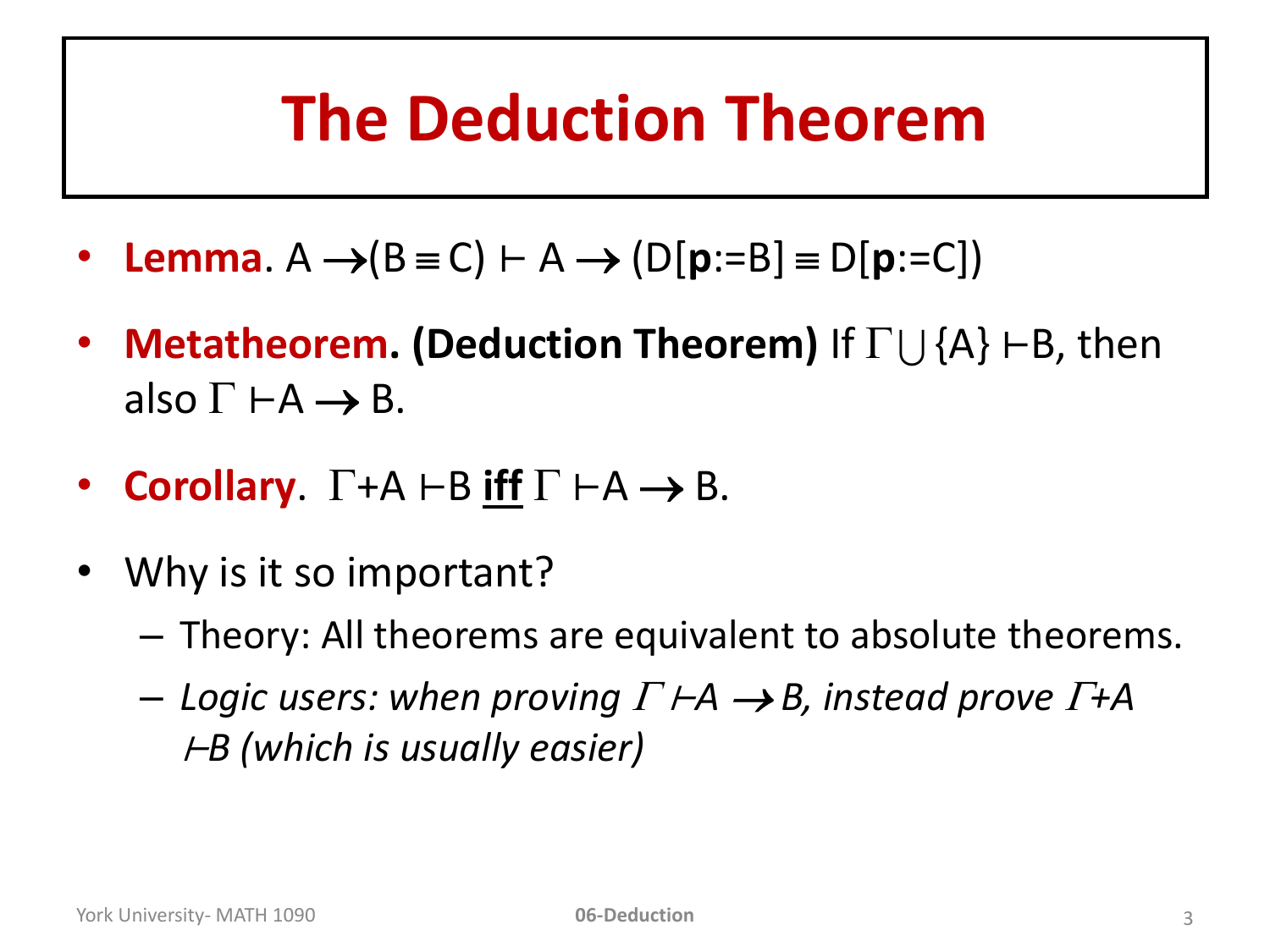#### **Equivalent statements**

- **Metatheorem**. The following are equivalent:
	- 1)  $\Gamma \vdash \bot$
	- 2) For all A,  $\Gamma \vdash A$
	- 3) For some B, we have  $\Gamma \vdash B \land \neg B$
	- $\Gamma$  is called **inconsistent** if any of above is proven for  $\Gamma$ .
- **Corollary. (Proof by Contradiction)**  $\Gamma \vdash A$  **iff**  $\Gamma \vdash \neg A \vdash \bot$ .
	- Logic users: when proving  $\Gamma \vdash A$ , instead prove  $\Gamma + \neg A \vdash \bot$ (prove inconsistency if  $\rightarrow$  A is assumed)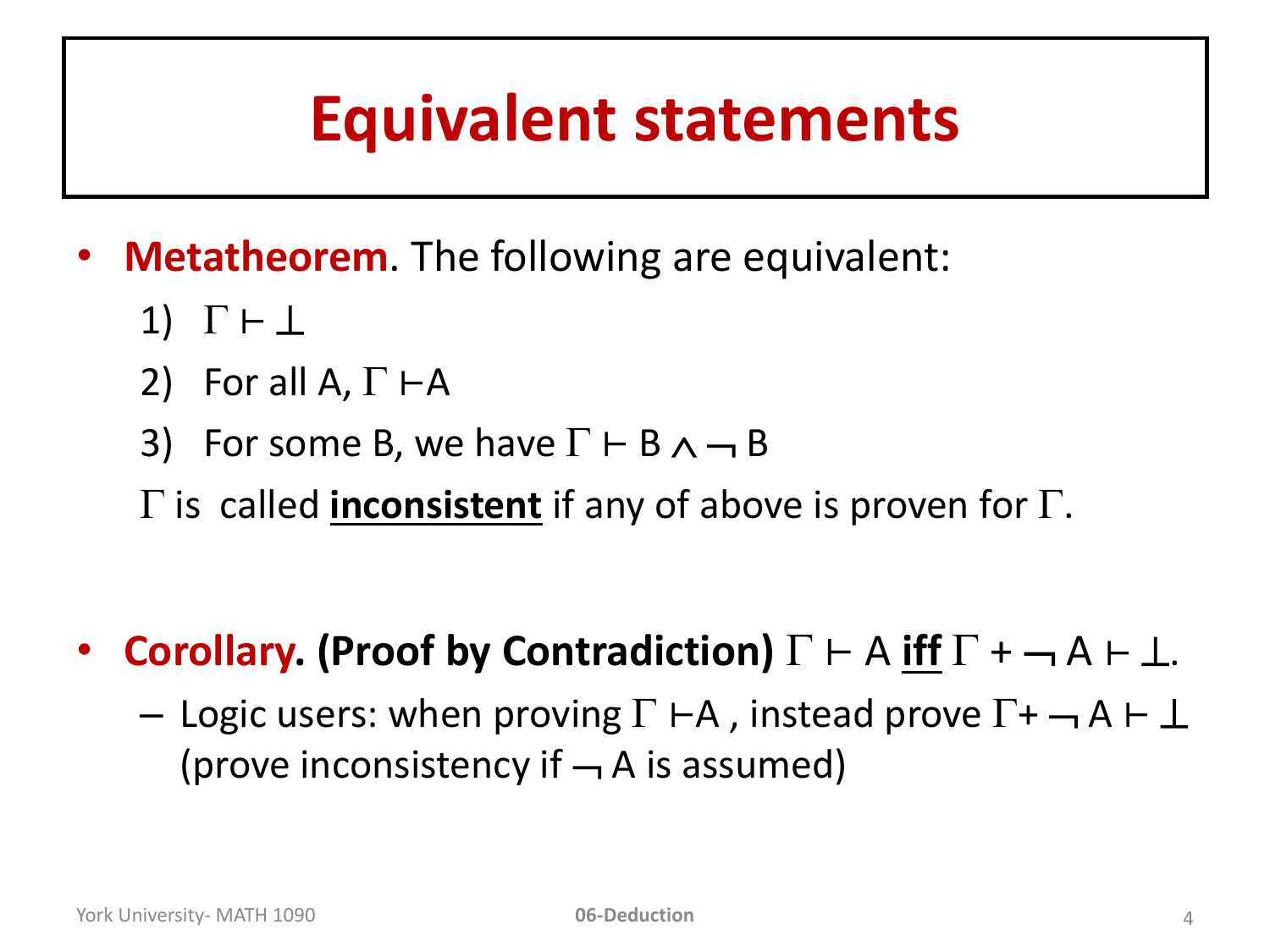## **Definitions**

- **Definition. (Literal)** Atomic formulae and their negation, also formula variables, and their negation are **literals**.
- Examples of literals:

 $p, \neg p, \neg \perp, A, \neg B$ 

- **Definition. (Clause)** A **clause** is a *disjunction* of literals.
- Examples of clauses:  $p \vee \neg p$ ,  $\neg \bot \vee A \vee \neg B$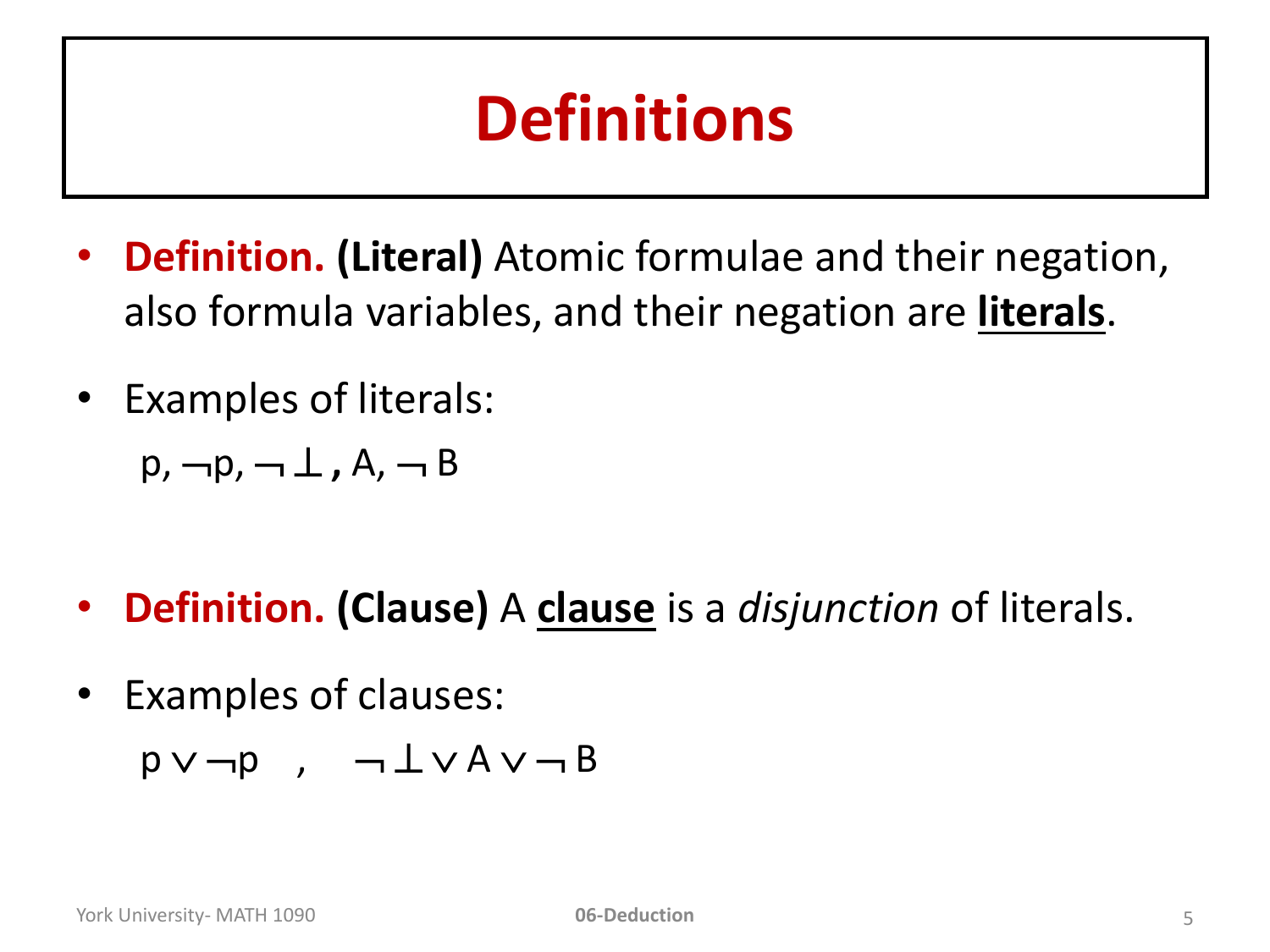# **Resolution (1)**

- 1) Using *Deduction* and *proof by contradiction* to move everything to the assumption side, and have  $\perp$  on the conclusion side
	- If  $\Gamma$  +A  $\vdash$  B then  $\Gamma$   $\vdash$  A  $\rightarrow$  B. Deduction Theorem
	- If  $\Gamma$  +  $\neg$  A  $\vdash$   $\bot$  then  $\Gamma$   $\vdash$  A. Proof by contradiction

In other words, instead of proving  $\Gamma \vdash A \rightarrow B$ , it is sufficient to prove  $\Gamma + \{A, -B\} \vdash \bot$ .

- 2) Remove any  $\equiv$  using *Ping-pong* 
	- $A \equiv B \equiv (A \rightarrow B) \wedge (B \rightarrow A)$  **Ping-pong theorem**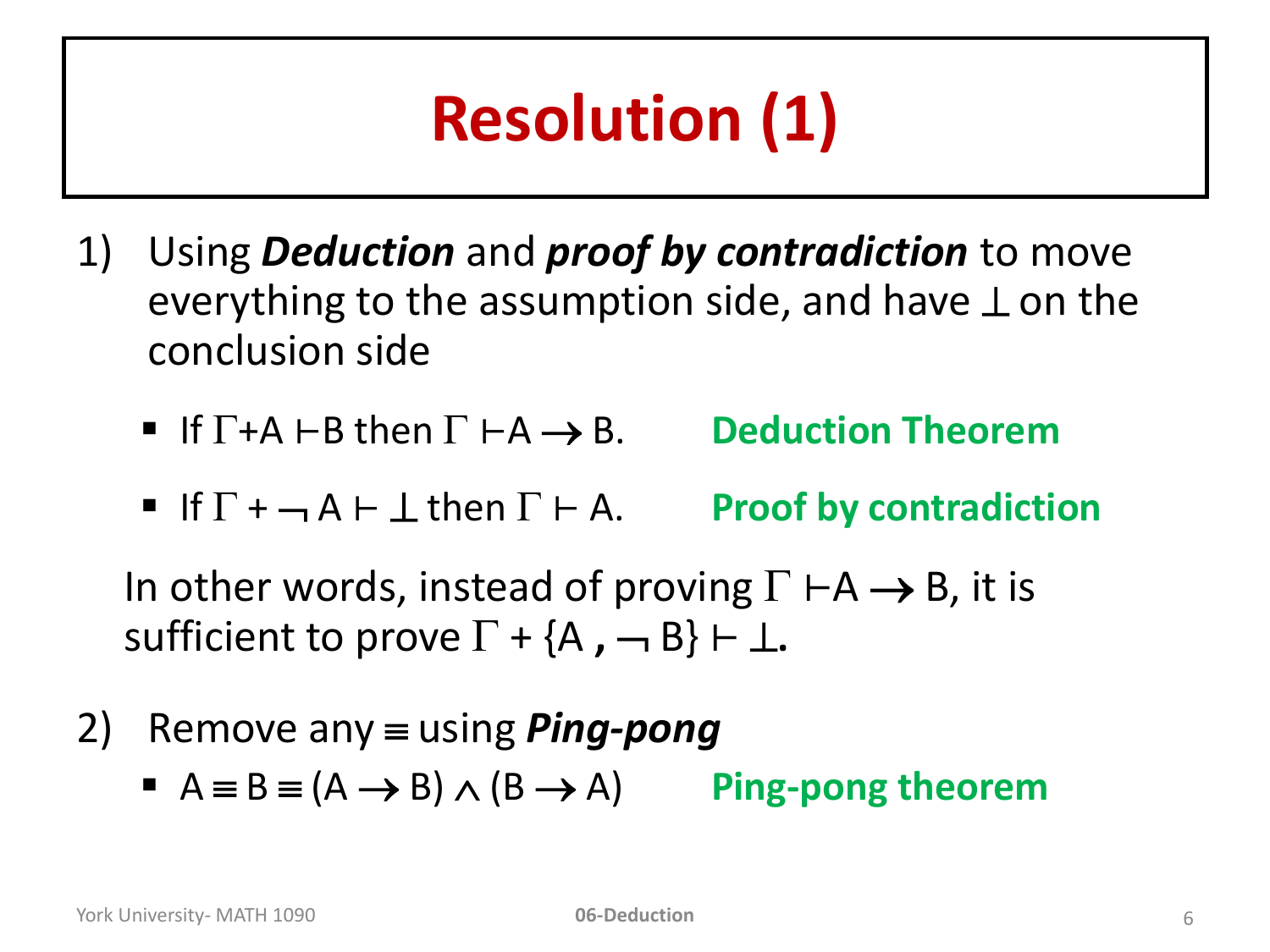# **Resolution (2)**

- 3) Remove any using *implication theorem*
	- $A \rightarrow B \equiv \neg A \vee B$  **Implication theorem**
- 4) Move negation inwards using *de Morgan* 
	- $\blacksquare$   $\neg$ ( $A \wedge B$ )  $\equiv$   $\neg$   $A \vee \neg B$  de Morgan 1
	- $\blacksquare$   $\neg$ ( $A \lor B$ )  $\equiv$   $\neg$   $A \land \neg B$  de Morgan 2
- 5) Distribute  $\vee$  over  $\wedge$ 
	- $A \vee (B \wedge C) \equiv (A \vee B) \wedge (A \vee C)$  Distributivity of  $\vee$  over  $\wedge$